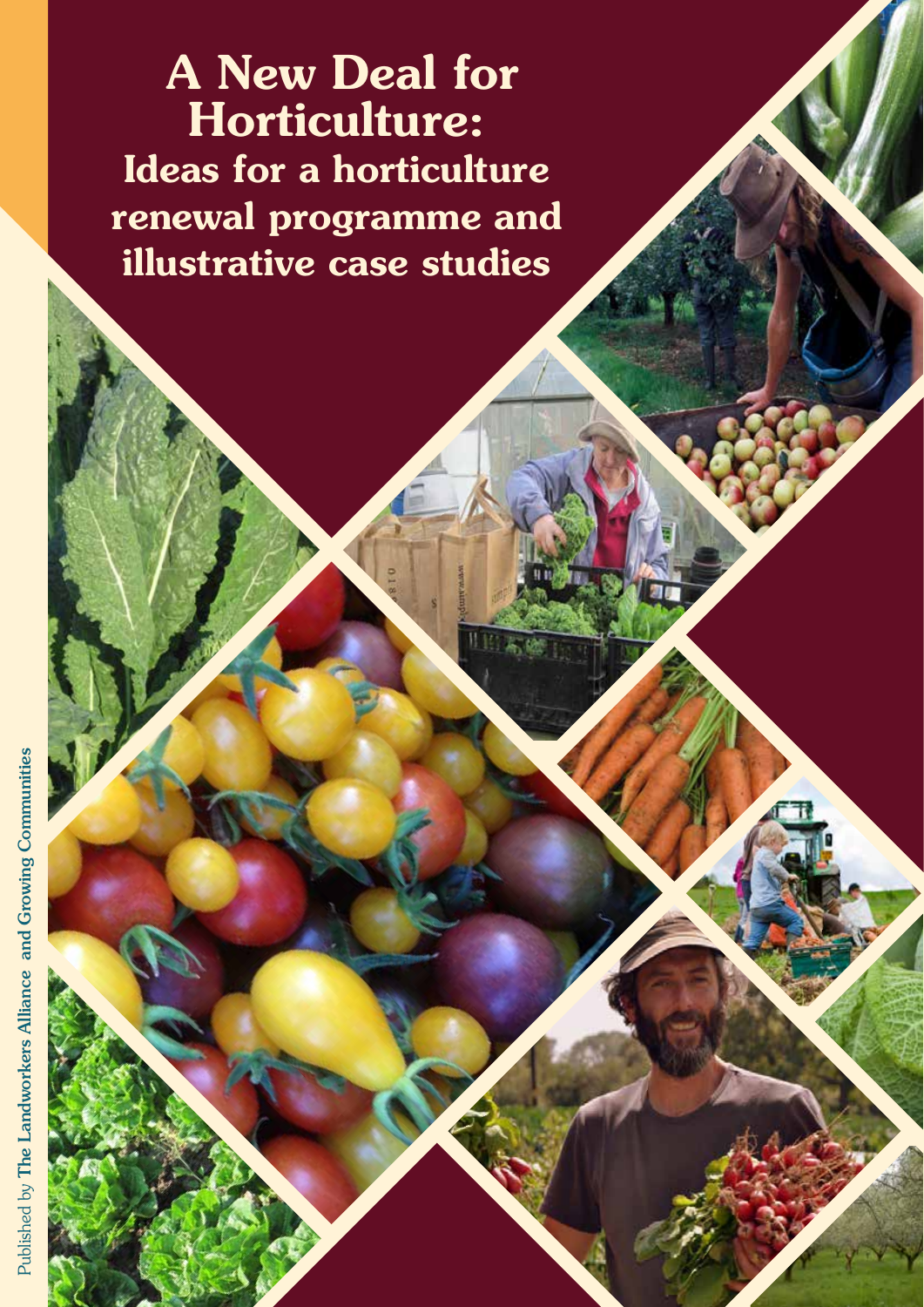# A Vision for Horticulture Renewal

- **Tasty, fresh and affordable fruit and vegetables for all** Every person in Britain (England) (whether living in a city, town or rural area) has access to affordable, highly fresh, fruit and vegetables produced locally using organic methods and sold from a decentralised network of farms and market gardens either via Community Supported Agriculture (CSA) or box scheme, food hub or farmers' market. The diverse nature of these systems means that all needs would be catered for, from the person who wants the ultimate convenience of a doorstep delivery to those who want to participate in production through a CSA.
- **Local produce boosting local economies** The percentage of fresh produce currently imported would be gradually substituted by locally produced fruit and vegetables through an increase in the number of small-scale, highly productive market gardens and farms. If just 1% of the £7.8billion worth of F&V currently imported was produced in the UK, this would bring £78 million into local economies, enabling the establishment of 780 new market gardens with an annual turnover of £100,000. This represents 11.3 new market gardens around each of Britain's 69 cities. A 10% substitution of imports would multiply this figure by 10!
- **Decentralised supply system** Each city would have a decentralised, values-driven supply system, of the sort pioneered by Growing Communities, integrating urban and peri-urban production of perishable, high-value crops, with farms in the wider rural hinterland growing bulkier crops (carrots, onions, potatoes).
- **• Viable Livelihoods** Farmers and growers would be able to earn a decent income from growing and selling fruit and vegetables, and their workers would be paid enough to live in secure accommodation, with work benefits such as maternity leave, sick pay and pension provision.
- **Employment** Due to its creative, meaningful, varied and convivial nature, combined with decent pay and working conditions, horticulture would become a desirable occupation for many school leavers. The labourintensive nature of organic horticulture means many more part-time work opportunities would be created, enabling people to combine horticultural work with other "desk-based" jobs, creating a fitter, healthier and more mentally balanced population.
- **Food connection and education** Individuals and families would have access to the farms where their fruit and vegetables are produced, with options to visit, volunteer or take a course in aspects of sustainable horticulture. A combination of its freshness and flavour, combined with the opportunity to participate in the food system would encourage people of all ages to eat, grow and enjoy fruit and vegetables.



The Landworkers' Alliance (LWA) and Growing Communities (GC) are working together to create a better future for small and me rent food system. LWA is a grassroots union of small-scale, ecological and family farmers' across the UK. We campaign for the rights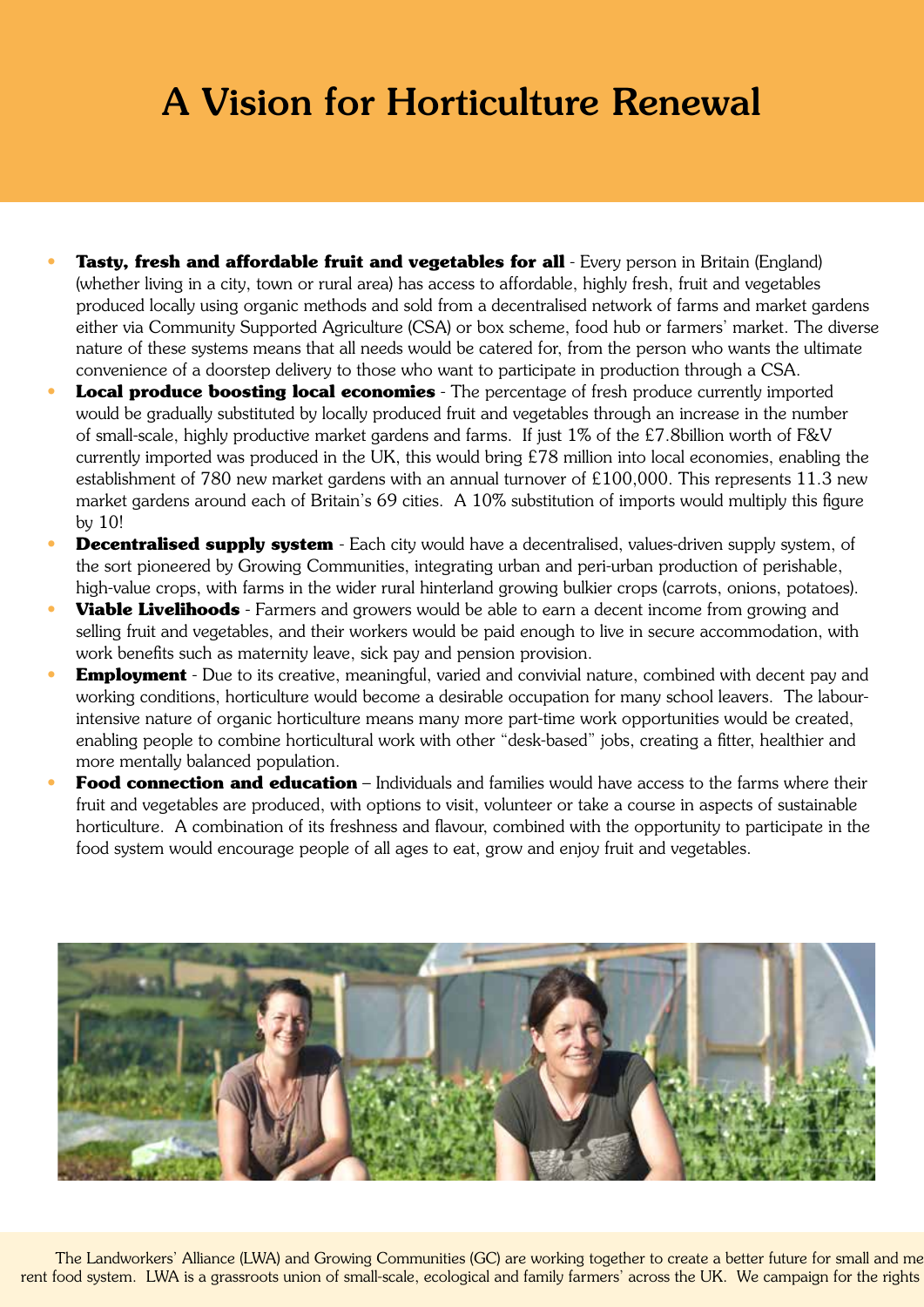# Horticulture Renewal Programme

To meet the UK demand for fruit and vegetables a massive scaling up of production is required. The table below sets out a series of schemes which, implemented together, would lead to the recruitment, training and establishment of new growers and support existing growers to become more productive and efficient. Many of these ideas are already being implemented with great success, and case studies are provided on the enclosed sheets. However widespread adoption is limited by lack of funding and skills to support their development. These ideas and case studies are offered as an illustration of the type of programme necessary to bring our vision for UK horticulture into reality.

|                                             | <b>Action</b>                                                                                                                                                                                                                                                                                                                                                                                                                                                                                                                    | <b>Case Studies</b>                                                                                                                                                                             |
|---------------------------------------------|----------------------------------------------------------------------------------------------------------------------------------------------------------------------------------------------------------------------------------------------------------------------------------------------------------------------------------------------------------------------------------------------------------------------------------------------------------------------------------------------------------------------------------|-------------------------------------------------------------------------------------------------------------------------------------------------------------------------------------------------|
| <b>Recruitment</b>                          | <b>Resource pack for students consider-</b><br>$\bullet$<br>ing horticulture<br><b>Programme of careers talks in</b><br>$\bullet$<br><b>schools</b><br><b>Work experience programmes</b>                                                                                                                                                                                                                                                                                                                                         | <b>No UK examples as yet</b>                                                                                                                                                                    |
| <b>Training</b>                             | <b>Vocational courses in organic and</b><br>$\bullet$<br>agroecological horticulture<br><b>Apprenticeships and Traineeships</b><br>$\bullet$<br><b>Mentor scheme link to experiences</b><br>$\bullet$<br>growers and new entrants<br><b>Farmer to farmer study and research</b><br>$\bullet$<br>groups                                                                                                                                                                                                                           | <b>Organiclea City and Guilds Or-</b><br>$\bullet$<br>ganic Horticulture Course<br><b>Soil Association Future Growers</b><br><b>Scheme</b>                                                      |
| <b>Start up and</b><br>business development | <b>Incubator farms</b><br>$\bullet$<br>Create affordable access to land and<br>$\bullet$<br>accommodation<br><b>Introduce a "Mixed Farms Scheme"</b><br>$\bullet$<br>supporting the creation of horticul-<br>tural units on larger farms<br><b>Provide grants and interest free loans</b><br>for infrastructure and equipment<br>costs                                                                                                                                                                                           | <b>Renata (France)</b><br><b>Ecological Land Co-operative</b><br>$\bullet$<br><b>Trill Farm Market Garden</b><br>$\bullet$<br><b>Scottish RPA New Entrant's</b><br><b>Capital Grants Scheme</b> |
| <b>Production</b>                           | Inspire best practise through mentor<br>$\bullet$<br>schemes to link new growers with<br>experienced practitioners<br>Support urban and peri-urban horti-<br>$\bullet$<br>culture to develop market gardens as<br>a community resource in green belt<br>Introduce an orchard planting and<br>$\bullet$<br>maintenance scheme to encourage<br>long term investment in fruit produc-<br>tion<br><b>Adopt production techniques from</b><br>$\bullet$<br>international examples of high perfor-<br>mance, ecological market gardens | <b>Examples of highly productive</b><br><b>UK market gardens (eg Fresh</b><br>and Green, Tolly)<br><b>Ferme du Bec Hellouin, Curtis</b><br>$\bullet$<br><b>Stone, Jean Martin Fourtier</b>      |
| <b>Distribution</b>                         | Shift to shorter supply chains<br>$\bullet$<br><b>Create innovative and diverse, val-</b><br>$\bullet$<br>ue-based distribution schemes to<br>increase access to local fresh produce                                                                                                                                                                                                                                                                                                                                             | <b>Community Supported Agricul-</b><br>$\bullet$<br>ture<br><b>Growing Communities, Tamar</b><br><b>Valley Food Hub</b>                                                                         |

dium scale organic horticulture. GC is a community-led organisation based in London, providing a real, practical alternative to the curof producers and lobby the government for policies that support the infrastructure and economic climate central to our livelihoods.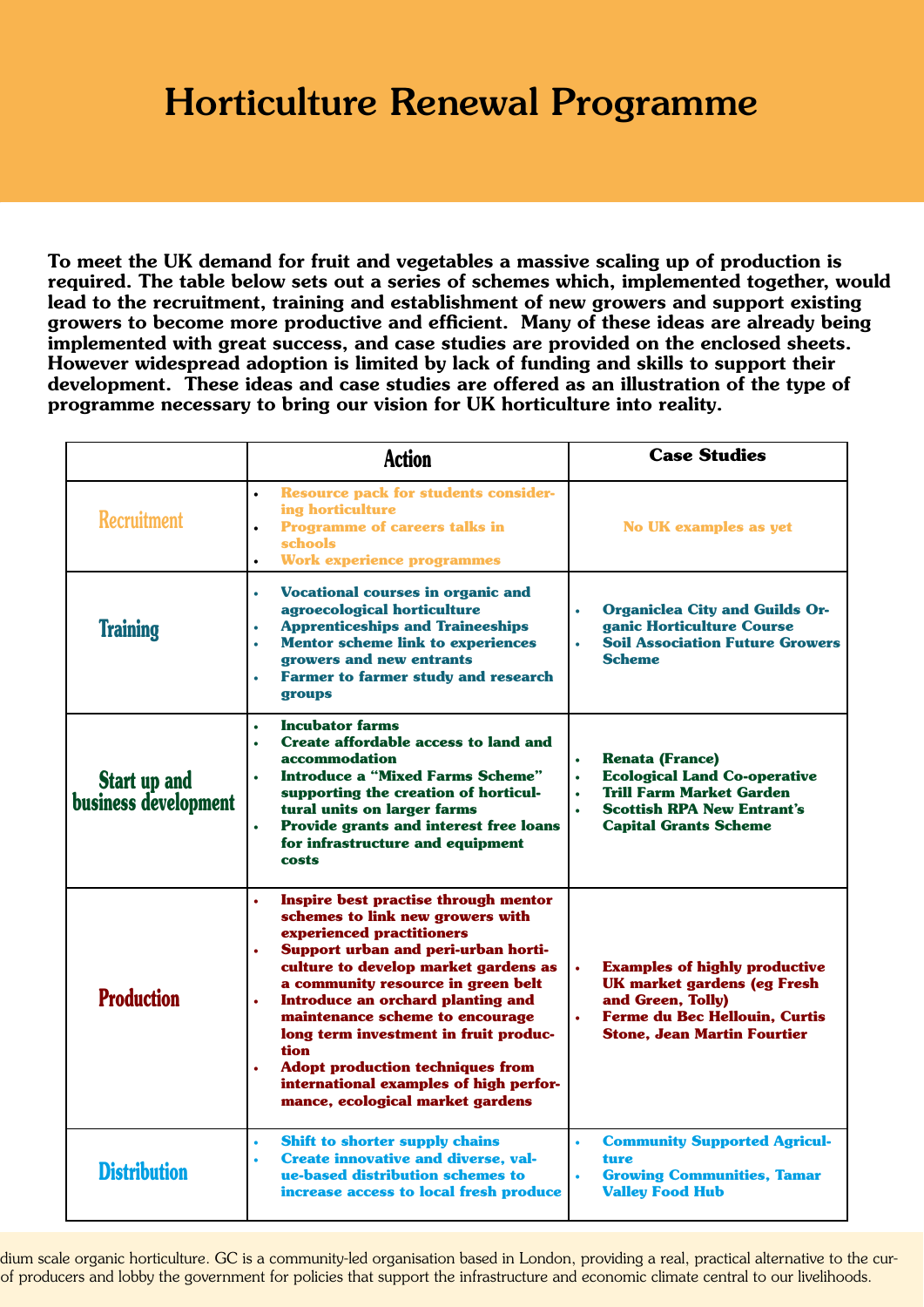### **A Realistic Route to Health and Harmony:**

### How our Horticulture Renewal Programme meets the objectives of the post Brexit agriculture bill

### **Health and Harmony**

*"Market dynamics are externalising costs onto health and society. This is policy failure"*<sup>1</sup>

If the UK population were to eat the "seven a day" helpings of fruit and vegetables now recommended by Public Health England, UK growers would need to produce at least £2.4 million tonnes more of fruit and vegetables<sup>2</sup>. Bad diets result in diseases such as cancer, heart-disease and diabetes, costing billions to the NHS<sup>34</sup>. Increased opportunity to eat fresh, local, organic produce and engage with production would bring significant physical and mental health benefits<sup>5</sup>.

#### **An Attractive Profession**

*"We want to attract more of our graduates and domestic workforce into this vibrant industry"* p10 H&H6

Small scale organic horticulture is already attracting UK graduates and domestic employees, motivated by the meaningful, varied and skilled nature of the work. Addressing barriers such as access to land, and affordable accommodation, lack of training and mentor schemes and low investment in appropriate R&D would make it still more attractive<sup>7</sup>.

#### **Self-Reliance**

*"Agricultural support should focus on encouraging industry to invest, raise standards and improve self-reliance"* p15 H&H

Import substitution of some of the £7.8billion<sup>8</sup> worth of fruit and vegetables we currently import would increase UK self-reliance on fresh produce, guarding against potential price rises of imported produce<sup>9</sup>. Agroecological growers tend to operate low input, "closed loop" systems, with a focus on recycling, so are more self-reliant in fertility, seed and packaging than their conventional counterparts.

### **Delivery of Public Goods**

*"We will support the industry to adapt to a new world: one which will yield greater economic benefits and improved environmental, biodiversity and animal health outcomes"* p15 H&H

The production methods chosen by organic and agroecological SMEs focus on delivering positive externalities such as soil care, carbon sequestration and wildlife conservation, while local production keeps more money circulating within the local economy<sup>10</sup>.

#### **A Culture of Excellence**

*"There is an important role for knowledge sharing, producer co-operation and farmer to farmer learning to kick start a wider culture of excellence"* p25 H&H

Organic and small-scale growers already co-operate to share knowledge through the Soil Association's Innovative Farmer Programme, FarmHack events, local growers' study groups and farm walks. Financial support from Defra would enable more growers and new entrants to benefit from mentoring and apprenticeship schemes.

### **A Productive and Resilient Sector**

*"We want to see productive, skilled and self-reliant, arable, horticulture, forestry and bee-keeping sectors, with reduced losses from pest and disease outbreaks"* p55 H&H

Small scale horticulture often produces higher yields of vegetable crops than industrial systems, especially those which benefit from high labour inputs such as salad leaves and beans. The diversity of crops in such systems, combined with soil health and biodiversity means they tend to be more resilient to pests and diseases than monoculture systems $^{11}$ .

#### **A Culture of Co-operation**

*" ….It is important to build on and widen existing traditions of co-operatives to encourage a stronger culture of co-operation, transparency and fair dealing as part of a modern, 21st century food chain"* p57H&H

SMEs often add value by direct marketing, achieving transparency and fair dealing. If supported to co-operate they could supply larger markets, such as public procurement contracts.

- **1 Schoen V. and Lang T. (2016) Horticulture in the UK: Potential for meeting dietary guideline. Food Research Collaboration Policy Brights Brights Policy Brights Brights Brights Brights Brights Brights Brights Brights Bri**
- **2 Food Foundation (2016. Veg Facts: A briefing by the Food Foundation. London: The Food Foundation.**
- 3 Schoen V. and Lang T. (2016) Horticulture in the UK: Potential for meeting dietary guideline. Food Research Collaboration Policy Brief<br>4 Food Foundation 2016. Veg Facts: A briefing by the Food Foundation. London: The Foo
- 
- **5 PHE 2017. Spatial Planning for Health: An evidence resource for planning and designing healthier places. London: Public Health England. 6 Defra (2018) Healthy and Harmony: The Future for Food Farming and the Environment in a Green Brexit. All it**
- **7 Laughton, R (2017) A Matter of Scale: A study of the productivity, financial viability and multifunctional benefits of small scale farms. LWA and Coventry University**
- **8 Schoen V. and Lang T. (2016) Horticulture in the UK: Potential for meeting dietary guideline. Food Research Collaboration Policy Brief**
- **9 Food Foundation 2017. Farming for 5 a day. http://foodfoundation.org.uk/wp-content/uploads/2017/11/Farming-for-five-a-day-final.pdf 10 Ward, B. and Lewis, J. (2002) Plugging the Leaks: Making the most of every pound that expansion is a straightfoundation.**
- **11 Laughton, R (2017) A Matter of Scale: A study of the productivity, financial viability and multifunctional benefits of small scale farms. LWA and Coventry University**

**The Eatwell guide recommends that 40% of each person's diet consists of fruit and vegetables (Public Health England, 2016), yet currently only 1% of the £3 billion agricultural budget is spent on horticulture.**



The Landworkers' Alliance info@landworkersalliance.org.uk



www.landworkersalliance.org.uk www.growingcommunities.org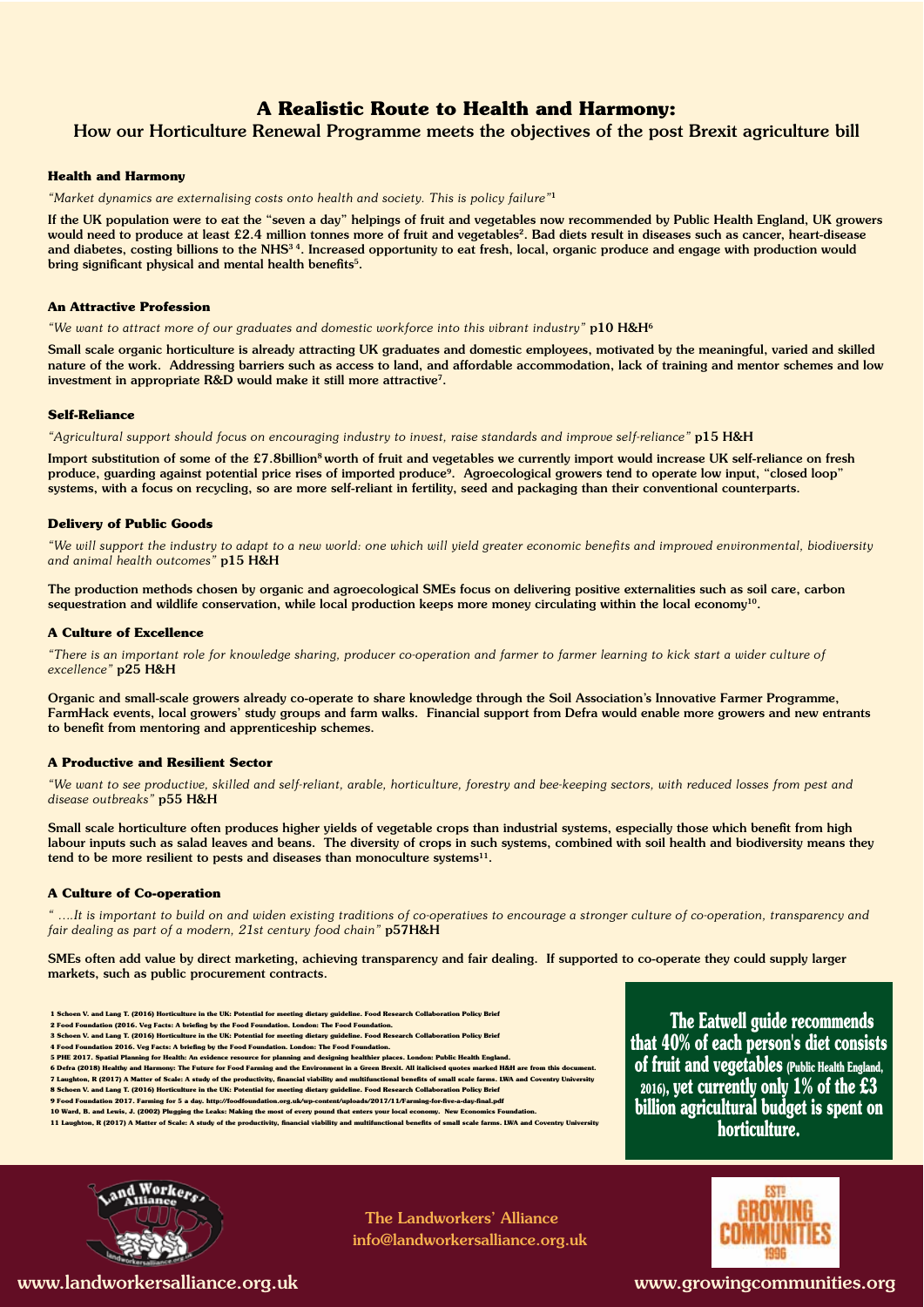# Distribution Case Studies: Community Supported Agriculture

Community Supported Agriculture (CSA) is a farm structure in which the financial risk and, in some cases, work of production is shared by a community of members. It originated in Japan and Europe in the 1960's and since 1985 there has been a thriving CSA movement in the United States. Although CSAs have existed in the UK since the 1990s, a dramatic increase occurred in the last decade and there are now 106 CSA members of the CSA Network in the UK. In its purest form, members pay the full amount for a share of the harvest before the season has started (say £500), to provide the farmer with finance to buy seeds, equipment and an income until crops start, and then receive a share of each week's harvest. In practice, the model of CSA varies in terms of financial arrangements, labour requirements and according to whether it was initiated by the grower or the community. The three case studies below provide a taste of different models that currently exist in the UK.

# **Stroud Community Agriculture, Gloucestershire**

Stroud Community Agriculture (SCA) is a community-initiated CSA and began in 2001 when a group of local people took on the rental of a 23-acre biodynamic farm near Stroud. The business is an Industrial and Provident Society Community Co-operative, owned and controlled by its subscribers, who elect a core group of eight members to make management decisions and employ the grower and farmer.

It now has 270 members, rents a total of 19ha of which 3ha is planted with biodynamic vegetables, and also raises pigs, cattle and sheep, enabling members to buy meat when they collect their veg share each week. A basic share is worth £44per month, which includes a £3 membership fee to cover the administration of the CSA. Shares are paid for via a direct debit system, and the knowledge that there will be a regular monthly income makes it much easier to plan for labour and expenditure. Vegetables are collected from the farm each week, and sometimes members might be asked to pick part of their share, which they are directed to by a noticeboard in the veg patch indicating what quantity of vegetables to take.

Members are not required to work in this CSA, but can take part in regular community workdays if they choose. A limited number of members can pay for their annual share by working on the farm for a certain number of hours each week, subject to a written agreement. The farm has a turnover of around £170,000 and now employs three full time equivalent workers and a couple of seasonal workers. During the last two years, a new starter farm initiative has enabled two new entrant growers to rent one acre adjoining SCA to grow vegetables, which are sold via the CSA and other outlets. The guaranteed market and mentoring service offered by the grower at SCA give the new growers the confidence to develop their skills, before moving on to their own project after1 to 2 years to make space for the next starter farmers.

Social events form an important element in building the community of SCA. Every month a social event of some sort brings members together, and many friendships have been formed during bar-b-cues, harvest suppers, bonfire night and even snail races! Many members have children, and value the connection with

food production and the countryside that regular visits to the farm provide.

www.stroudcommunityagriculture.org

### **Chagfood Community Market Garden, Devon**

Chagfood was initiated in 2009 by two local people, keen to bring vegetable growing back to the area. Twenty five initial members were recruited, two parttime growers were hired, an acre of land rented and a £38,600 Local Food Fund lottery grant secured to pay for infrastructure (three poly tunnels, a packing shed and a tool shed). An additional £9,800 grant from Dartmoor National Park subsidised the scheme



 The Landworkers' Alliance (LWA) is a grassroots union of small-scale, ecological and family farmers across the UK. We campaign for the rights of producers and lobby the UK government for policies that support sustainable rural livelihoods.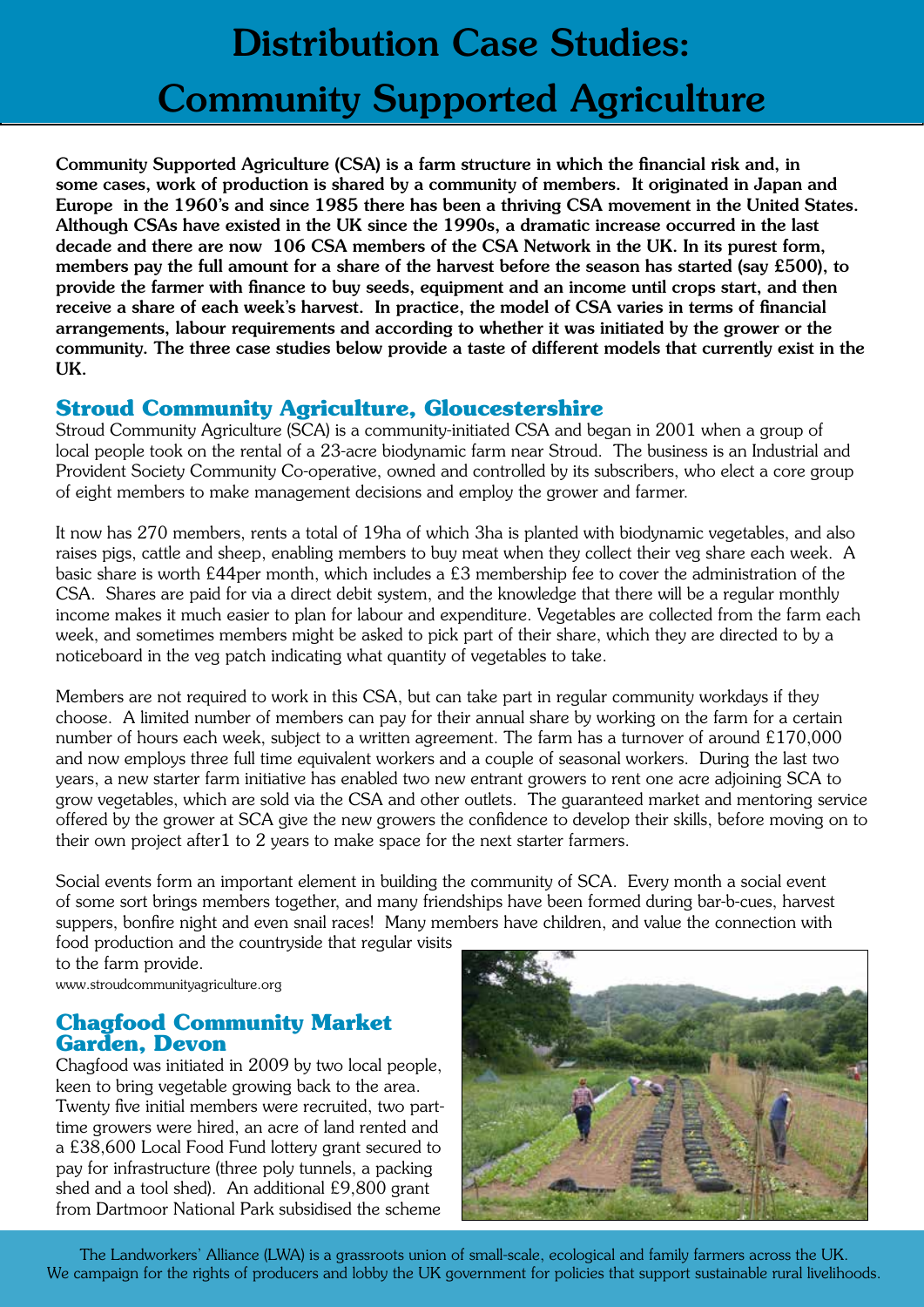in the first two years, but from 2012 members subscriptions were able to fully fund running costs and the wages of two part time growers.

Chagfood has now expanded onto a second five acre site, and supplies year-round weekly veg-shares to 100 loceal households. Membership costs £450 per year for a small share, £600 for a medium share and £750 for a large share. Members are encouraged to pay up front for the whole year, although they also have the option of a monthly standing order. Although day to day management decisions are made by the growers, Chagfood is a Community Interest Company, and at the AGM each autumn members are asked to vote on the box price and the growers wages. Members are also invited every Thursday throughout the growing season to assist with growing tasks and harvesting and are kept up to date with a weekly newsletter. On average five members tend to come and help on a regular basis.Veg shares are dropped off at five collection points (usually a members house) in local communities around Chagford. www.chagfood.org.uk

## **The Oak Tree Low Carbon Farm**

 The Oak Tree Low Carbon Farm was set up in 2011 on 12 acres (4.9Ha) of previously intensively cultivated arable land, bought by Joanne Mudhar. She and two other Directors set up a Community Interest Company in 2012, and started growing vegetables on three-quarters of an acre of land. Horse manure from a neighbouring farm was initially used at the farm and cattle, pigs and hens were soon introduced to increase the organic matter and fertility of a sandy soil that had been degraded through over-farming. The farm is not

certified organic due to the costs of certification, but runs according to organic principles.

This CSA model allows members to choose from three tiers of membership. Full membership costs £9 per week and members are requested to commit to doing one to two hours of farm work per week depending on the season. Reduced Hours membership involves half to one hour per week of farm work, and costs £13. And, for £16 per week Armchair members can enjoy all the benefits of membership without any of the work commitment. Armchair members in the Ipswich area can also have vegetables delivered to their door. In return, members are rewarded with a share of the weekly vegetable harvest. Additional soft fruit, cut-flower, egg and animal product shares are also available for an extra cost. All



members must pay a one-off deposit of £25, refunded at the end of the first year if all work commitments have been met. A veg share is provided every week of the year, but in the spirit of CSA, members accept that the volume of vegetables in a box will vary according to the time of year. Some summer gluts have been processed into preserves and chutneys for use during the leaner months.

While the vegetables and other produce are enjoyed by the members, for most people it is the involvement in the work of the farm (be it vegetable or cut-flower growing, harvesting or animal care), being in a beautiful natural environment and the sense of working together as a community that motivates them to stay as members. The farm has also seen the amount of wildlife increase at the site which for several years has hosted breeding Barn Owls. A previously monocultural arable field has thus been transformed over seven years into a diverse small farm, feeding 40 households (increasing to 60 households - around 240 people - in 2018), whilst building soil fertility, wildlife and community. The farm has faced many challenges during its establishment phase, due to lack of institutional support for small and organic farms. However, a sign of the CSA's success is that when its founder, Joanne Mudhar moved on in 2017, one of the farm members was willing to buy the land and Joanne's work has been continued by the farm's four directors and three part-time (1.8 full time equivalent) staff.

www.the-oak-tree.co.uk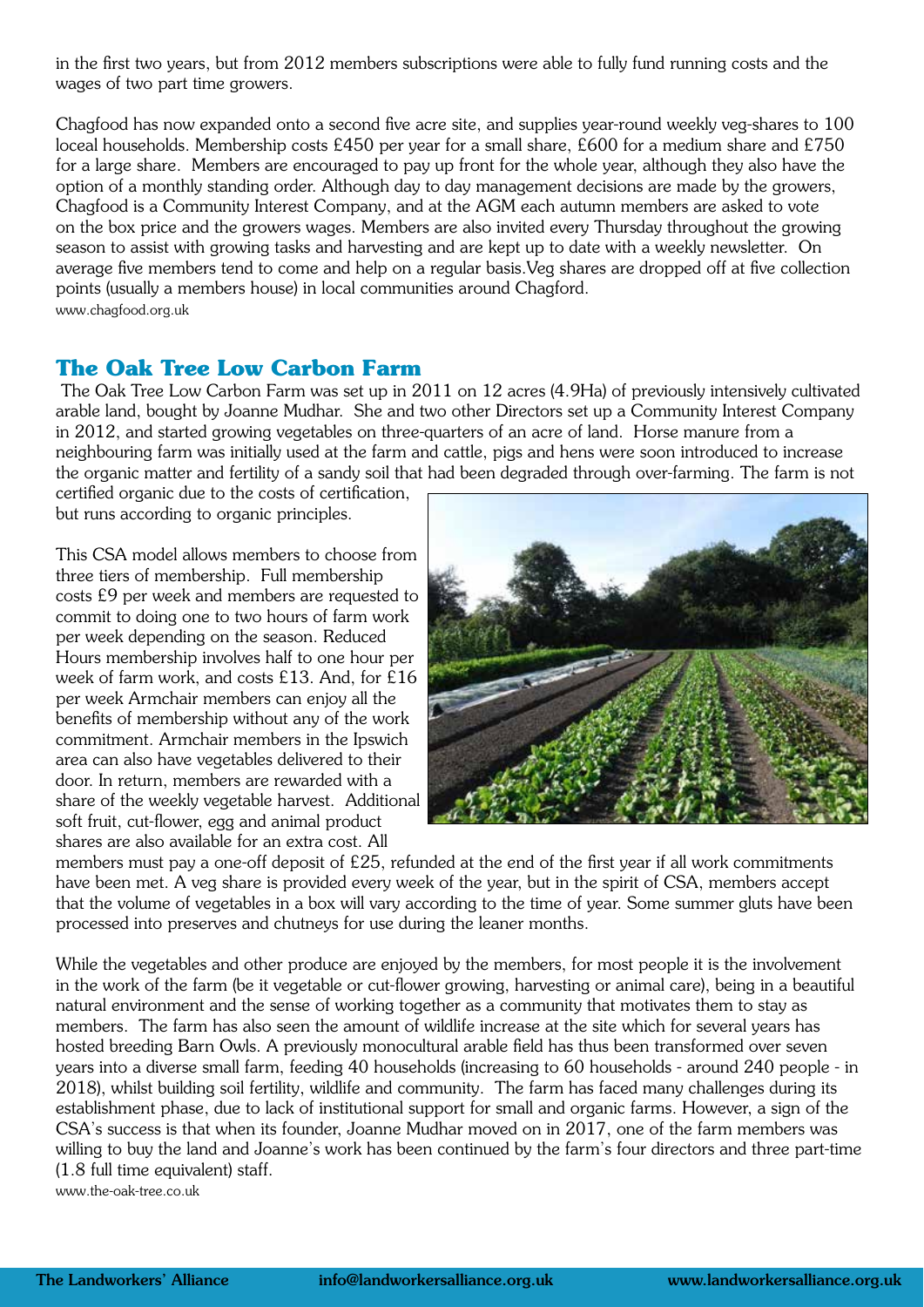# Distribution Case Studies: Local Supply Chains

# **Growing Communities**

Growing Communities (GC) began in 1996, with the aim of building a better, fairer food system that brings communities together, supports local, organic, small scale farmers with fair prices and looks after people, the soil and the planet. Twentyone years later, almost 1000 households (2000 people) are on the veg scheme, while another 3000 people eat food from the market. Over 80% of members have changed their cooking and eating habits to eat more seasonal, local, fresh food since joining GC. They have also supported 50 producers, employed 57 people in Hackney and Dagenham and trained 42 people in food growing, preparation and selling, by using fresh, organic vegetables and fruit, supplied from GC's own market garden in Dagenham and urban "patchwork farm" in Hackney, and a network of about twelve market gardens and field scale growers within 60 miles of London. The 2017 turnover for fruit and vegetables was £750,000, including produce bought in wholesale during the hungry gap. They



have also trained and mentored nine other community groups around the UK – the "Better Food Traders" - to set up their own local veg schemes using the same integrated supply model. Specific elements of GC include:

**Fruit and Veg Scheme** – Weekly vegetable bags range from £7.50 for a small box (designed to feed one person) containing five varieties of regionally produced vegetables, to £16.50 for a large bag containing ten varieties of vegetable (to feed 4-5 people). Customers are told which farm their produce comes from. Fruit bags are also offered (£4.75-£8.75), which contain seasonal UK fruit, but may also contain imported organic fruit.

**Farmers' Market** – A weekly Farmer's Market in Stoke Newington is attended by 30 stallholders – both producers and processors - all of whom are organically/biodynamically certified. These include several fruit and vegetable producers, as well as meat, dairy, mushrooms, honey and processed goods such as a bakery and cheese-maker.

**Urban market garden and Patchwork Farm** – Dagenham Farm opened in 2012 on an ex-council nursery site, and now supplies about 5 tonnes of vegetables per year from 0.23 ha (0.6acres) of glasshouses, polytunnels and outside areas. The project was initially funded by the Local Food Fund, part of the Big Lottery, from March 2012 to March 2014, but the grower's salary is now fully financed through sales of produce. As well as supplying the Growing Communities Fruit and Veg Scheme, Dagenham Farm is home to "Grown in Dagenham", a project to involve more local people in the life of the farm and help them develop new skills in growing, food preparation and selling. As well as Dagenham Farm, Growing Communities also operate a "Patchwork Farm" on nine market garden sites of up to 150 square metres, utilising underused spaces on estates, private gardens and church land across Hackney. These "micro-sites" give graduates from GC Urban Growing Training Scheme an opportunity to grow salad to sell to weekly veg box scheme and at other local outlets, thus increasing the amount of locally and sustainably grown food in Hackney and helping growers generate an income from food production.

**Regional Suppliers** – While urban market gardens and "micro-sites" are appropriate for growing high value salad leaves and other produce with a short-shelf life for which a high price can be obtained, bulkier field scale crops and fruit are supplied from a network of ten farms from Kent, Essex and Suffolk. These farms range from thirty-acre field scale vegetable producers to soft and top fruit growers on smaller acreages. Some veg scheme produce is also bought through local wholesalers – especially in April to June, when local veg is scarce. Overall 63% of the veg sold through the veg scheme comes direct from local farmers and 90% is grown in the UK:  $\frac{1}{2}$  about-us https://www.growingcommunities.org/about-us

 The Landworkers' Alliance (LWA) is a grassroots union of small-scale, ecological and family farmers across the UK. We campaign for the rights of producers and lobby the UK government for policies that support sustainable rural livelihoods.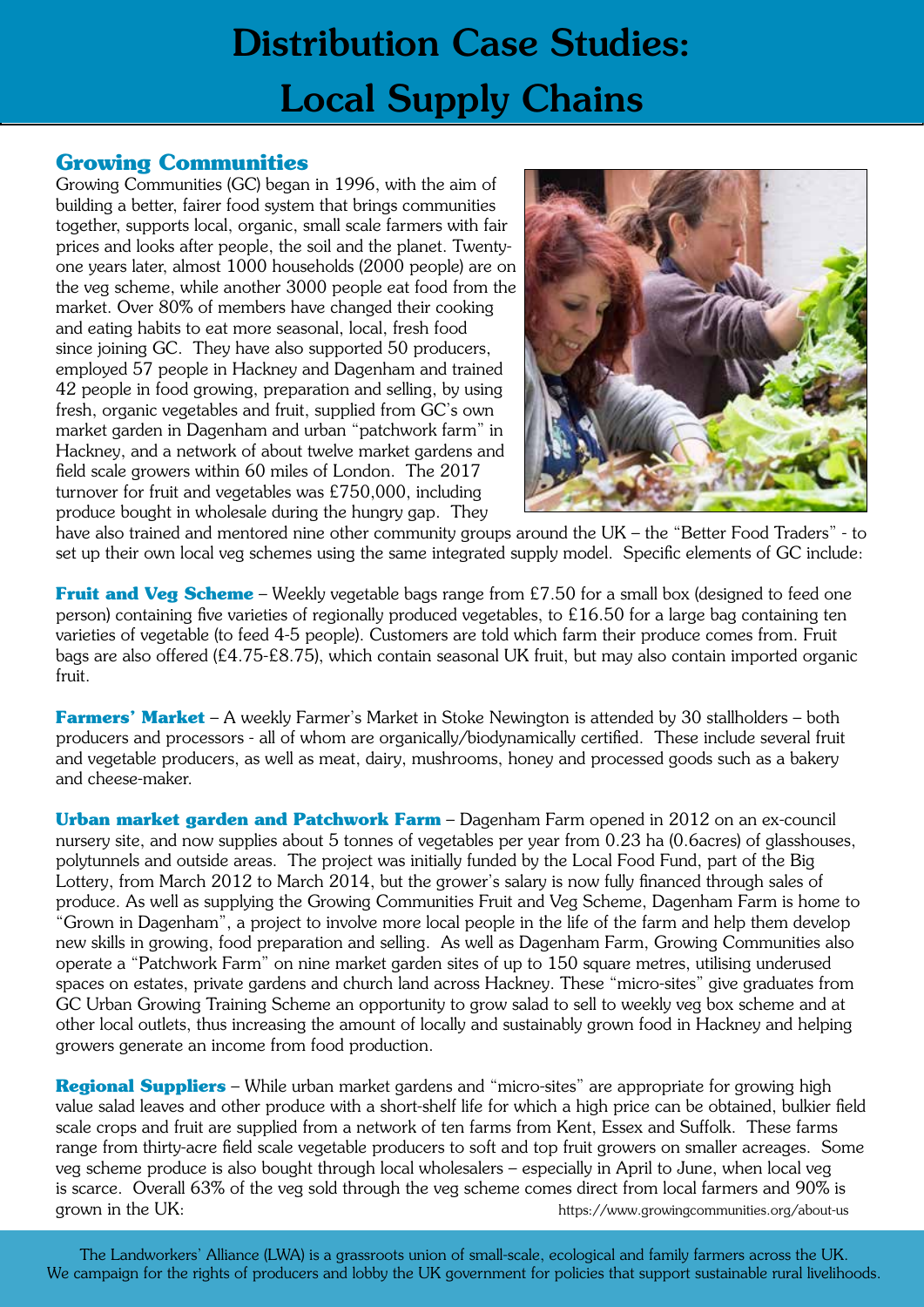## **Tamar Grow Local**

The Tamar Valley has a strong heritage of market gardening. In its heyday in the 1950s horticulture employed eight to ten thousand people, with a growers' co-operative of 600 members. Many local varieties of fruit and flowers are well adapted to its warm microclimate. In 2007, Tamar Grow Local (TGL) was established, as 'not for profit' Community Interest Company (CIC) run on co-operative principles for the benefit of the community. Their activities focus on three main areas:

**Community** - Providing opportunities and support for local people to grow their own food including allotments, growing plots and orchards

**Education** - Raising awareness of the benefits of local produce and the unique market gardening history of this area.

**Commercial** - Working with commercial growers and supply chains to increase the availability & consumption of local food and produce.

They are also home to a number of other projects which in turn support these community groups and other food producing businesses, including local markets, a food hub and an equipment bank.

**Tamar Valley Food Hub** - Tamar Valley Food Hub (TVFH) aims to make the area well known once again for the quality and range of its local produce. They distribute produce from local food and drink producers to retail and wholesale customers across the Tamar Valley. Products from over 60 local producers are displayed for sale on the online shop front each week. Customers must order by Wednesday for free delivery to local pick up points, or home delivery for a small fee, each Friday. Producers have the flexibility of adjusting their availability from week to week, and as they supply to order they benefit from greater consistency and lower wastage than a farmers' market. Twenty of the producers are horticulturalists, producing salad and other vegetables, cut flowers, apples, soft fruit, wine and forest garden products.

The Food Hub links together innovative local projects such as the Tamar Grow Local Honey Cooperative and Apple Cooperative. It provides outlets for their Farm Start projects and CROP Horticultural Therapy Gardens. Their wholesale service links producers to enable them to supply larger contracts. And through the Open Food Network they link with other food hubs across the country to facilitate the import of organic citrus from

Spanish farming cooperatives. Producers are able to set their prices, and TVFH put on an 18% mark-up (of which 2% goes to the Open Food Network, who provide technical support for the online ordering system). Compared to most retailers, who take a 30-50% cut, this is low, and enables producers to get a better price, while prices to customers are sometimes cheaper than the local supermarket for equivalent products.

TVFH started with low overheads, receiving funding of £12,000 to fund their first year's wages until the project became viable. Most overheads, such as packing space and their delivery vehicle, are shared enabling them to operate on such a narrow margin. Since starting in 2013, TVFH is growing year on year, currently distributing £50,000 of local produce annually. While demand would have made it possible to grow turnover more quickly by buying additional produce from outside the local area, the policy has been to balance demand (through limited promotion) against local supply to maintain the focus on supporting the development local production.

**Farm Start** – In 2015 Tamar Grow Local started offering starter units for new farmers and growers. These 1-3-acre



plots are offered for rent (£500 annually), along with infrastructure, access to tools and business advice, and a guaranteed wholesale market. Their initial site has seven tenants, including traditional market gardens, an orchard, a vineyard and a cut-flower growing business. www.tamargrowlocal.org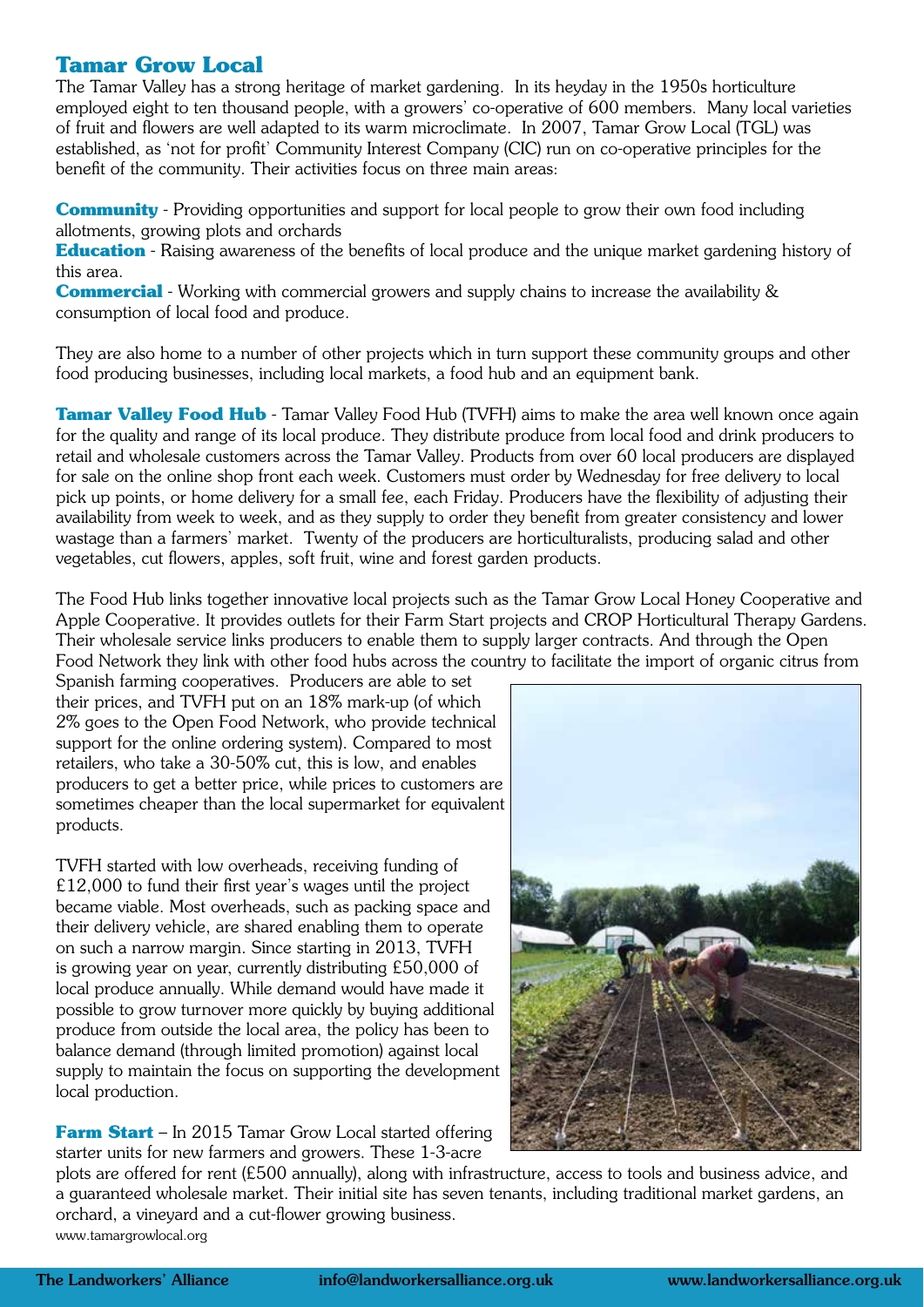# Training Case Studies: Courses & Apprenticeships

# **Organiclea: City and Guilds Horticulture Courses**

OrganicLea is a workers' co-op that runs a market garden and horticultural training centre on the edge of London. Their main growing site, Hawkwood, is a 12 acre council market garden near Chingford Waltham Forest. Since 2009 they have been working in partnership their council's adult learning service to deliver City and Guilds Levels 1 and 2 in horticulture, as well as AQA Level 1 courses at other community gardens. These provide an assessment framework to follow, and a recognised qualification. Level 2 is an "industry standard", as it is a level of training that most horticultural employers would look for. Although the qualifications are "general" (ie not organic), at OrganicLea the courses are taught in the context of an organic growing system.

The courses give students a good level of practical experience with a sound theoretical underpinning. Successful learners come out qualified, proficient, and often inspired, as gardeners and food growers, but many elements of establishing/ running a market garden are not touched on e.g. marketing/ distribution, finances, and machinery. An on-site classroom, together with an acre of glasshouses, outside raised beds and other growing areas, and a vineyard and orchard, allow many opportunities for demonstrations and practicals. The courses vary from being two-thirds theory, in the case of the Level 2 Extended Certificate, to being 80% practical, as in the case of the Work-Based Level 1. All practicals are meaningful and useful, since they also contribute to getting work done in the market garden.



Currently courses are free to those on Job Seekers' Allowance; full fees are £250 - £400 (Level 2) and £170 (Level 1), with fees for those on low incomes half that. Around 100 people complete the OrganicLea horticulture courses each year. Learners who complete a Level 1 bring their new skills and knowledge to their own/ community gardens. Level 2 participants, on the whole, are looking for the course to support them in gaining a livelihood in food growing, and many achieve this. Some get jobs on rural farms/ market gardens and many apply their skills in urban community garden development, therapeutic horticulture and sustainable food enterprises.

https://www.organiclea.org.uk/we-help-you-grow-your-own/training-2/training/

### **Future Growers: Soil Association Organic Apprenticeship Scheme**

The Soil Association's Future Growers programme has run since 2007, and has trained over 80 organic entrepreneurs, many of whom have gone on to establish successful horticultural businesses of their own. During its first phase the scheme brought together experienced growers who needed reliable employees, with people who were keen to work and learn about fruit and vegetable production. As well as practical, hands on training and seminars from organic experts the trainees also received a fair wage. The Future Growers were enrolled either in traineeships lasting a year, or apprenticeships lasting two. In addition to learning 'on the job', a series of workshops and educational weekends were run throughout the year. As well as learning the technical know-how of growing, they were also trained in business and marketing skills.

In 2017, the scheme opened its doors wider. Focussing on six weekend-long training events, rather than the matching service, has allowed more people to get involved. This year, 15 future growers are enrolled in the course, with more on a waiting list for next year. Also in 2017, the Soil Association launched its "Digging into Horticulture" programme, which introduces new introduce new entrants to the possibilities and opportunities within large-scale horticulture. Funded by the Princes' Countryside Fund, two 2-day study tours to the Isle of Wight and South Coast, and the Vale of Evesham enabled students to examine their preconceptions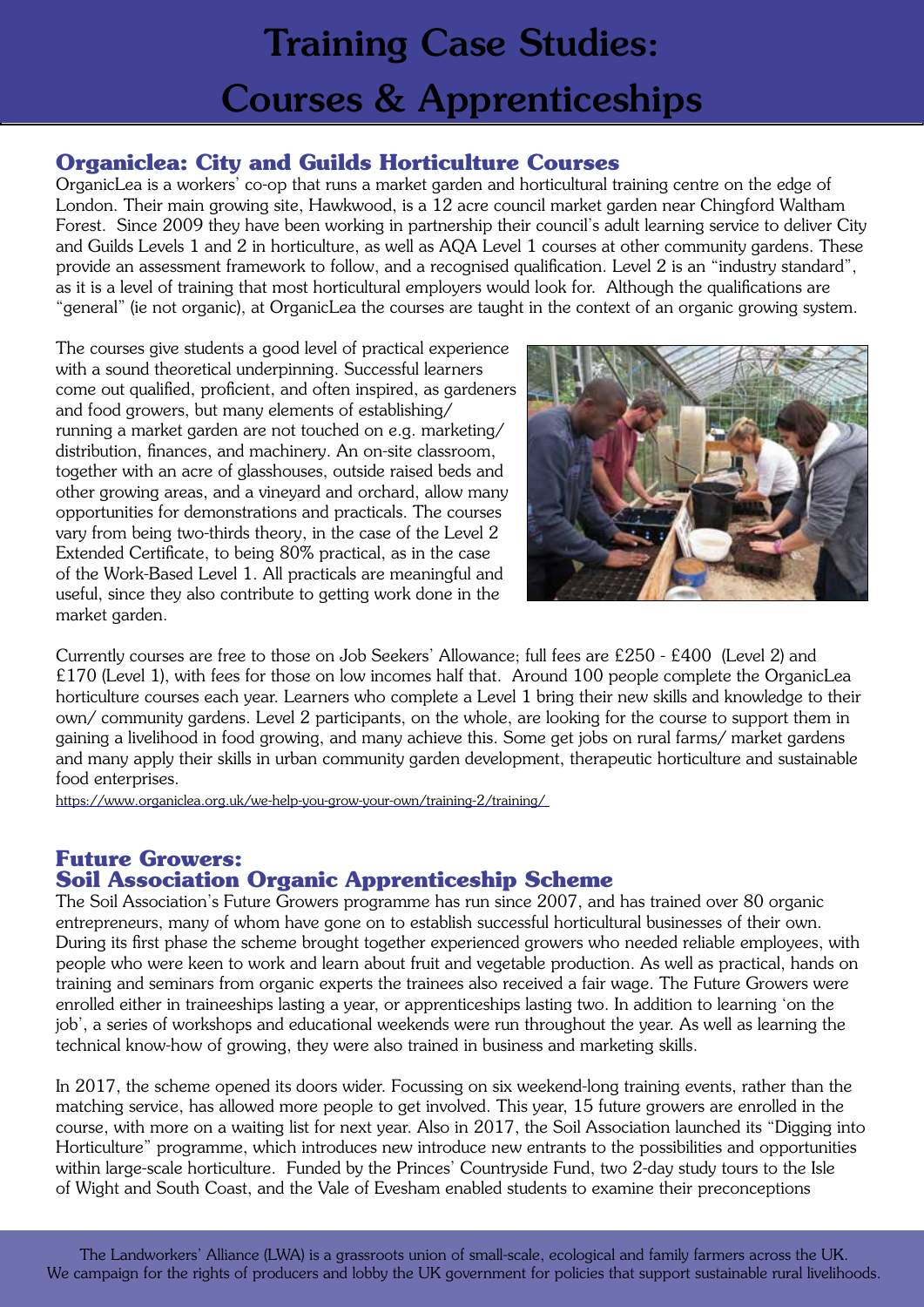of horticulture and provide them with real-life exposure to the sector. The visits gave the students a better understanding of the day-to-day functioning of large-scale horticulture, and were followed by a focus group, to enable attendees to explore their attitudes towards the sector and how the visits might influence their own careers.

https://www.soilassociation.org/farmers-growers/supporting-you/future-growers/ and https://www.soilassociation.org/blogs/2017/ may/digging-into-horticulture-student-programme/

# **Kindling Trust**

The Kindling Trust has established a network for sustainable food initiatives (Feeding Manchester) linking market gardens with markets and training opportunities. They work closely with existing local organic growers and buyers, such as the box scheme, Manchester Veg People and Unicorn Grocery. With demand for vegetables growing in Manchester, there is a need for more commercial organic growers to supply these buyers, as well as other local Farmers Markets and box schemes. The three stages of training initiatives run by Kindling Trust are:



**The Land Army** – Volunteer trips go out three days (9.30am-5pm) per week to help on the different Kindling Trust market gardens, giving an initial taster of commercial growing

**The Commercial Growers Course** – A four day course costing £100, with optional two days placement to practise skills learned on the course.

**FarmStart** – A farm incubator initiative offering "new growers" a 0.25 acre plot to try out commercial growing, and to supply local markets such as Manchester Veg People.

The course is taught by experienced growers at their sites and covers the key areas for setting up and running a food growing enterprise, including:

• Running a food growing business (including finances, legal issues, record-keeping, Health & Safety, managing volunteers) and co-operative business models.

- Understanding and maintaining soil fertility
- Small-scale market gardening focusing on plant propagation and salad leaf production
- Field-scale vegetable production, including pests and diseases and machinery maintenance

The Farm Start programme has been running since 2013, during which time a twenty people have taken on plots. Many of these have gone on to work for existing growers, or have taken on their own sites. After five years of operating at one site, a second 1.5 acre site has been added, while investments to improve the first site are made during 2018.

www.kindling.org.uk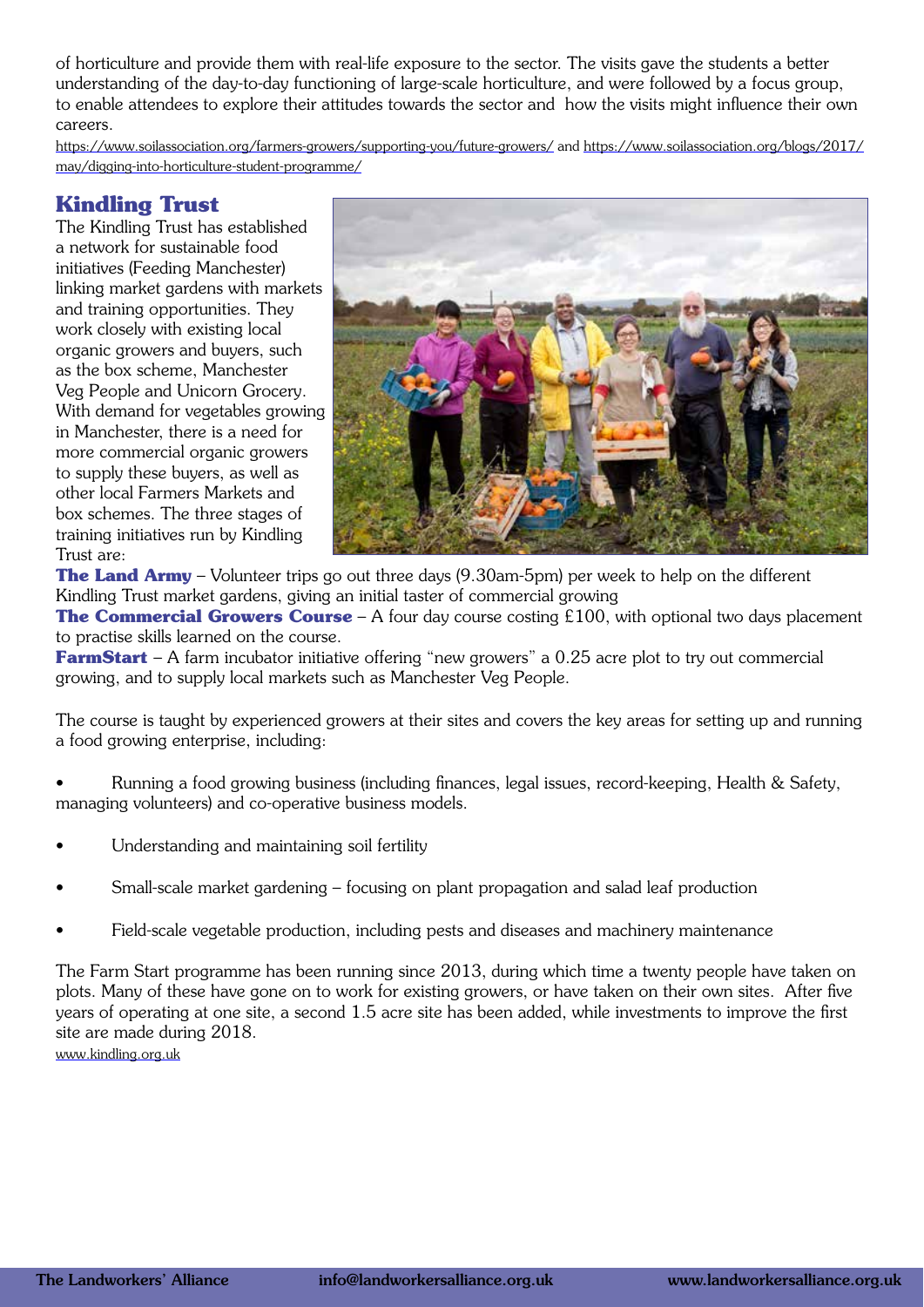### **Grown Green at Hartley Farm: A market garden started from scratch**

In 2010 Kate Collyns, a graduate from the Soil Association's Future Growers apprenticeship scheme, started renting land from Hartley Farm, a 150-acre mixed family farm. She now rents two 1.5-acre fields, on which she has developed a market garden supplying £18,000 worth of vegetables to local shops and cafes, a turnover which is growing each year. As the owner of the farm says, "We had dabbled ourselves with growing veg, but we quickly realised that we didn't have the expertise, passion & energy. I'd recommend to any farmer planning a diversification which may involve opening up to the public, to consider how this type of business can help put your farm on the map. But even if you're not planning any major changes and have a spare plot of land, it's very rewarding to see a young person using that resource to produce beautiful food with such passion."

Kate pays peppercorn rent of £500 per year, since she has invested in and installed all the infrastructure herself with help from friends, including six polytunnels (total cost £5,600), fencing and three lean-to sheds (total cost £1100). Being part of a larger farm, she benefits from an "on-site market" in the form of Hartley Farm Shop and Café, and having access to farm machinery and contacts with the other businesses on site. In return, the presence of Grown Green brings positive PR to Hartley Farm from media publicity and the availability of fresh produce for the farm shop, which is sold under the name "Grown Green at Hartley Farm". Kate also welcomes the public onto her fields for farm tours and monthly "Green Gym" volunteer days. During the last three years she has also employed several part time workers, to undertake seasonal harvesting and help with maternity cover during the last year.

# **Trill Farm Organic Garden:**

## **A successful salad business rented from a mixed farm**

Trill Farm Garden - Ashley Wheeler and his partner Kate started their salad business at Trill Farm in 2010, following Ashley's completion of a horticulture degree. The one-hectare (2.5 acre) garden was already rabbit and deer fenced, with some polytunnels erected, and access to a tractor and packing shed included. In addition, on-site accommodation is provided in a purpose built agricultural workers' dwelling, which is rented separately from the market garden. The fact that the necessary infrastructure was already in place enabled Ashley and Kate to quickly establish a thriving business, supplying salad and other seasonal vegetables to restaurants and cafes in the surrounding coastal area. With Lyme Regis, and other tourist towns nearby, most produce is sold during the summer, which fits well with the heavy clay soil which holds moisture in dry spells, but tends towards water-logging in the winter. The business provides a good livelihood for Ashley and Kate and their young family, as well as providing part-time employment for three seasonal workers and a trainee.

The rent is £3000/year, but sales to the on-farm restaurant are greater than that, causing the advantages of being at Trill Farm to outweigh the cost. In 2017/18 £60,000 worth of vegetables were produced and sold.

Trill Farm was bought by its current owner in 2007 with the aim of creating a model farm which contributes to the health and well-being of individuals, society and the environment through experiential learning. Initially the farm was run as a single business made up of a variety of enterprises which made the most of the farm's varying characteristics, such as its more fertile areas, grassland, woodland and wetland. However, paying the wages of the employees



 The Landworkers' Alliance (LWA) is a grassroots union of small-scale, ecological and family farmers across the UK. We campaign for the rights of producers and lobby the UK government for policies that support sustainable rural livelihoods.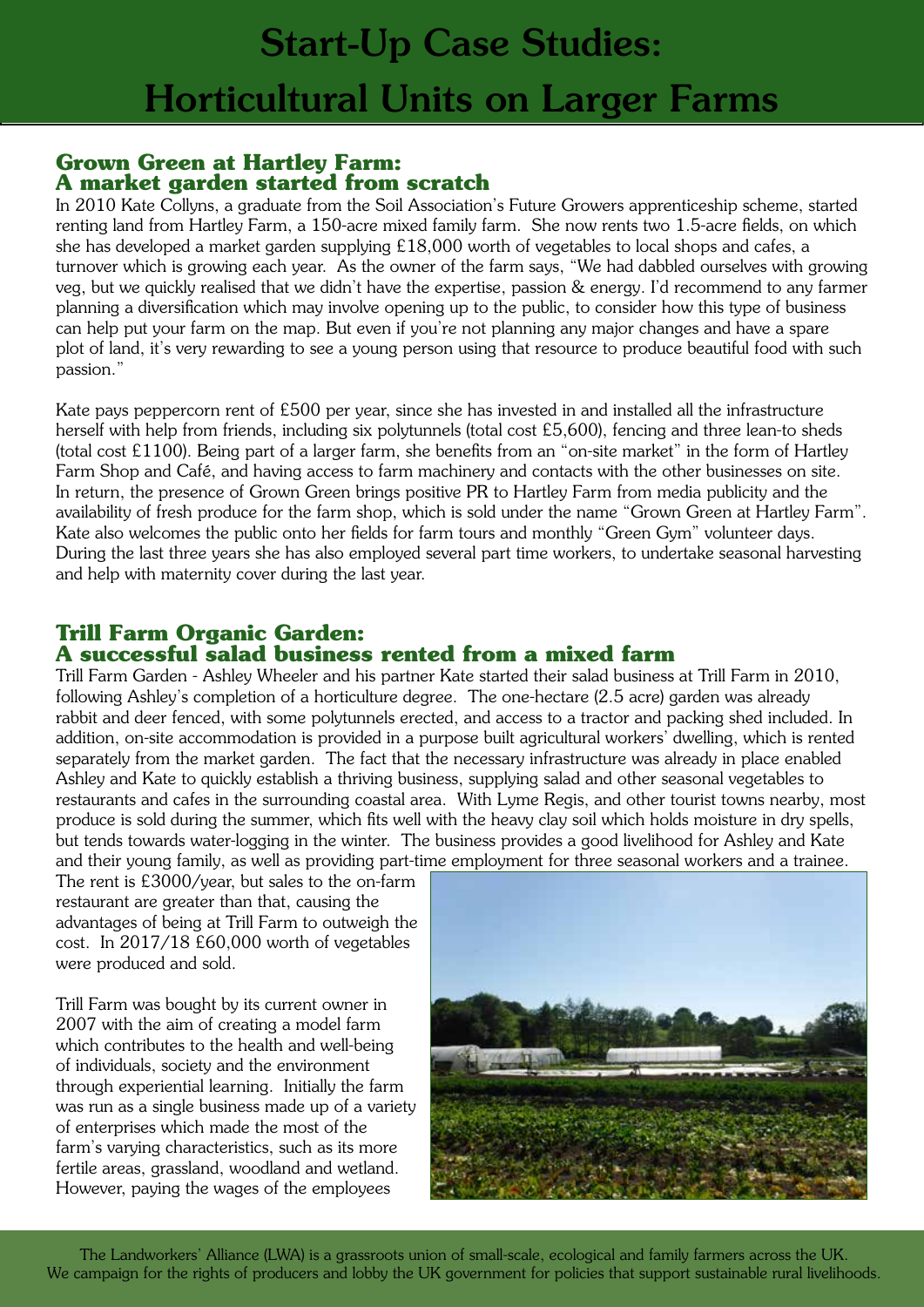needed to run all the different enterprises was not economically viable, and the farm shifted towards renting out its resources to self-employed entrepreneurs willing to take the risk of operating their own businesses. This model began with the market garden, and remit of the grower was to rent the land for growing vegetables to sell elsewhere, but also to provide vegetables for other enterprises on the farm, such as the restaurant and catering for courses. Other enterprises run by self-employed entrepreneurs now include a beef enterprise, a soap making enterprise and a restaurant/catering business, and an aim of Trill Farm is now to demonstrate how small businesses can be highly viable.

The landowner has invested considerable amounts of capital into the infrastructure for the market garden, including: £5,900 Deer and rabbit around one hectare; £24,000 a twin span polytunnel; £18,000 Borehole; £50,000 Barn (used as a packing shed/storage for grower, but shared with other enterprises and the roof generates an income from its solar array). All the initial investment in the assets has been paid for by the landowner, and rents have not yet recouped investment to date, but now that main investments are complete, rents will be being increased to create a recover outlay. Further infrastructure requested by the grower is paid for on a 50:50 basis, or is paid for entirely by the grower if he can take it away in the future. The growers are responsible for the repair and maintenance of the infrastructure and have a three-year tenancy agreement.

Trill Farm forms a hub of interrelated small enterprises, which can benefit from each other's presence. For example, manure from overwintered cattle provides fertility for market garden, vegetables supply restaurant and the on-site carpenter using timber from woodland provides joinery services for all the businesses, while people running such a variety of enterprises provide a diverse pool of expertise and skills. Such economic, cultural and biodiversity brings a vibrancy and wealth to the countryside, which can be seen as a public good. Fiscal measures to encourage the creation of such mixed farms could include capital gains tax breaks to nonfarming land owners who are willing to invest in the infrastructure to make land resources available.

## **Eves Hill Veg Co, Norfolk: A community enterprise on a bare-land holding**

Eves Hill Veg Co was started by Hannah Claxton in April 2016 on 0.8ha (2 acres) of agricultural land near Reepham in North Norfolk. It is a not-for-profit community enterprise, which grows and sells vegetables via a community share scheme and to local restaurants. The project was initiated by an offer from the farm owners to give Hannah a year's free rent in order to bring her community market garden to their site. The landlords see having the market garden on their farm as a valuable asset, alongside their existing campsite and planned farm shop and café. The garden is a bare land holding, but the landlords have provided a small shed and assistance with occasional heavy machinery (mostly compost turning and topping green manures). The annual rent is now £750.

Community involvement includes a weekly open volunteer day and a monthly community day, with events such as compost giveaways and apple day. These open days usually attract over thirty people, including families, most of whom value the opportunity to up tools and get involved. Eves Hill Veg Co have also run courses in organic gardening in association with the local agricultural college and run a structured traineeship during the summer months.

Eves Hill Veg Co received an initial £5,000 start-up grant from UnLtd Fund for social entrepreneurs, which paid for a small poly tunnel, basic hand tools and the first year's seed, plant and compost requirements. The running costs for the project are about £5,000-6,000 per year, plus capital investments. In its second year, Eve's Hill sold £13,000 worth of produce and is projected to sell £16,000 in year three. It currently employs a part-time grower/co-ordinator (3 days per week), a three day/week apprentice (part funded by a community fund-raiser) and a volunteer development worker (grant funded) to facilitate further community integration (for example programmes for long term unemployed and adults with support needs). Hannah estimates that to develop a fully working business model, the project needs capital investment of about £20,000, for additional poly tunnels, a small tractor and basic implements, a classroom/dry room for volunteers, a van for deliveries, wind breaks and a compost toilet. Such finance is modest compared to grants currently available for larger farms and has the potential to create further local livelihoods and train future growers.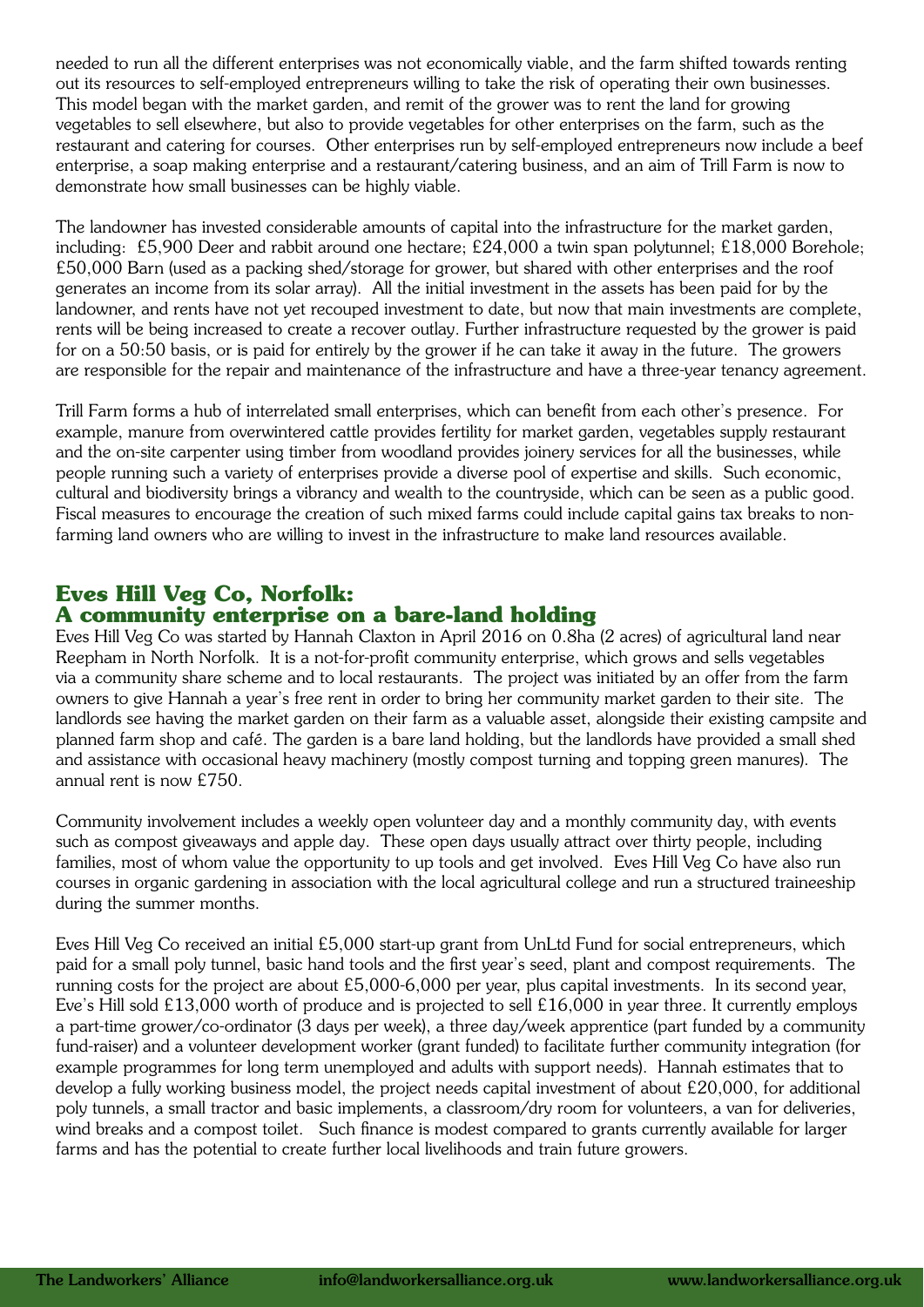The "A Matter of Scale" study collected and analysed yield and financial data for 69 UK holdings of 20ha and less. Many of these were horticulture focussed, and the four case studies below demonstrate what can be achieved in a UK context.

### **Homeacres, Somerset**

On 0.09 hectares (0.23 acres) Charles Dowding has developed a highly acclaimed intensive "No dig" garden from which he generates an annual gross income of about £20,000. His flagship product is mixed salad leaves (representing 80% of sales), which he sells to restaurants and cafes within a five-mile radius of his home.

The no-dig system involves creating permanent raised beds by mulching grass with cardboard and laying compost 10-15cm deep, into which seedling modules are planted directly. Labour is reduced over the long term by keeping rigorous control on weeds, while not cultivating the soil reduces seed germination of weeds, since they are not exposed to light. The garden provides employment for two full time equivalents, although this also includes the running of courses on no-dig gardening.

| Vegetable           |         | Yield (kg/sq. m) Gross income $(f\text{/sq. m})$ | Mean Non-org. yield (kg/sq. m) |
|---------------------|---------|--------------------------------------------------|--------------------------------|
| Salad leaf mix      | 10      | 123                                              | 0.6                            |
| Beetroot            | 15      | 32                                               | 3.71                           |
| Celeriac            |         | 21.32                                            |                                |
| Kale                |         |                                                  | 0.85                           |
| Broad bean          | $3+6=9$ | $4.5 + 78 = 82.5$                                | 0.4                            |
| followed by lettuce |         |                                                  |                                |
| Spinach             |         | 30                                               | 0.8                            |

### **Fresh and Green, Devon**

This highly productive holding was created from scratch on 4.98ha of south facing grade 1 agricultural land, in 2003. The grower and her family have had to get planning permission for an agricultural workers' dwelling and build all the infrastructure, but starting on a bare land holding this was the only affordable option due to the high cost of equivalent sized farms. Vegetables are grown outdoors and in three large polytunnels on 2ha, and sold via a box scheme feeding 80 households.

A small orchard and 100 square metres of soft fruit bushes, two flocks of laying hens (70 birds total) and 9 pigs provide additional income streams for the holding, which generates a modest livelihood for the grower and her family. Outdoor crops are cultivated with a tractor, but the high yields are made possible by a high proportion of hand labour such as picking peas, beans and leafy crops over a longer period than would be possible with mechanised harvest. The holding employs 1.4 full time equivalents

| Vegetable   | Yield $(kg/sq. m)$ | Mean Organic Yield (kg/sq. m) | Mean Non Org. (kg/sq. m) |
|-------------|--------------------|-------------------------------|--------------------------|
| Tomato      | 12.75 (unheated)   | n/a                           | 40 (probably heated)     |
| Carrot      | 6.4                | 2.5                           | 6.11                     |
| Broad bean  | 6.1                | n/a                           | 0.4                      |
| French bean | 3.4                | n/a                           | 0.86                     |
| Beetroot    | 10.9               | 2.5                           | 3.71                     |
| Calabrese   | 3.4                | 0.5                           | 0.86                     |
| Onion       | 4.25               | 2.5                           | 4.22                     |
| Cabbage     | 6.8                | n/a                           | 3.02                     |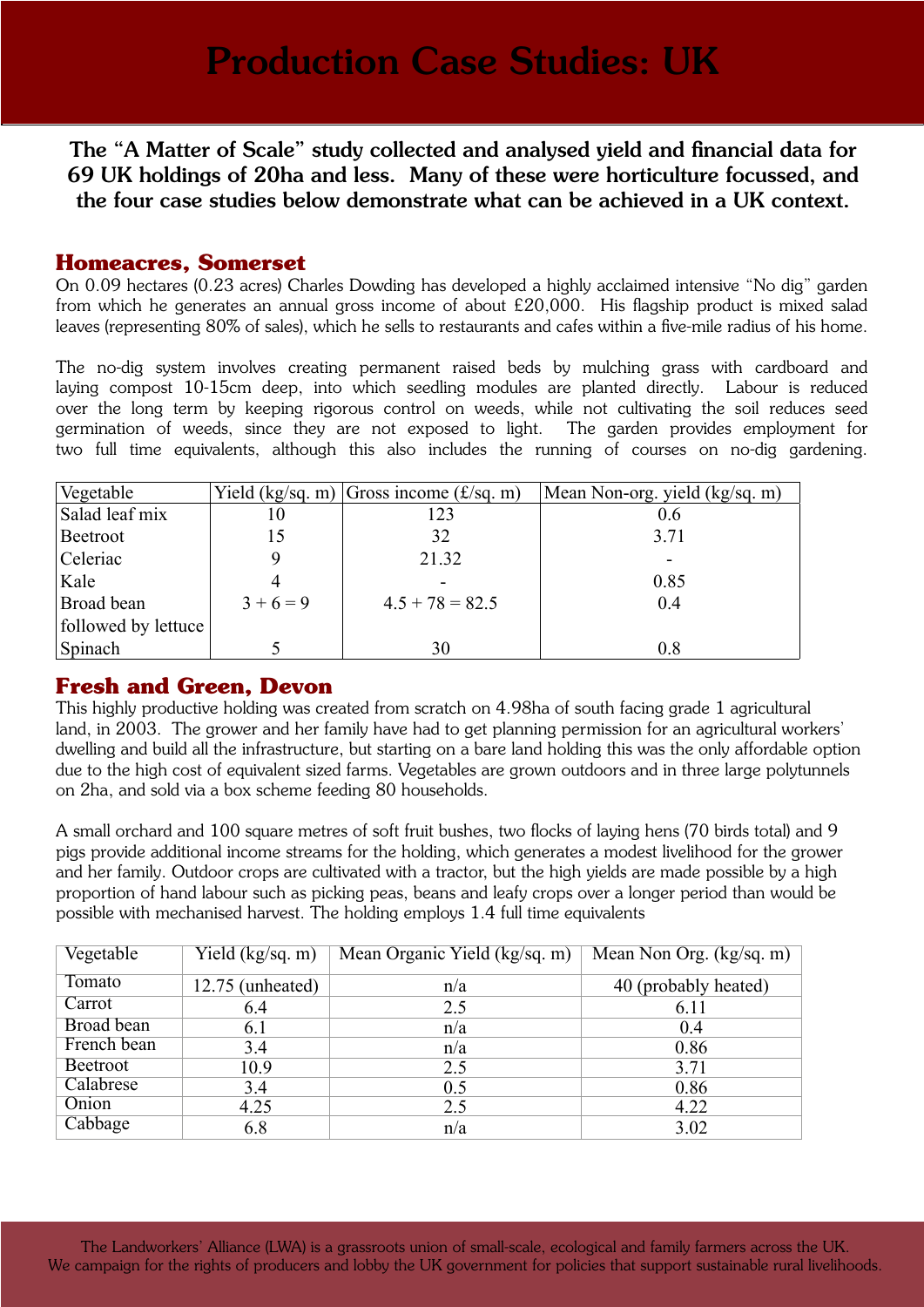# **North Aston Organics, Oxfordshire**

Since 1998, Mark Stay and his team have been growing vegetables on 5 hectares rented from the North Aston Estate, to supply customers via a vegetable box scheme. The holding is composed of the more intensive walled garden (0.9ha) and about 4ha of field crops, which are subcontracted to another grower and cultivated with a tractor. Produce from the holding constitutes one half to two thirds of the contents of the 260 weekly boxes (with the rest coming from another local farm or local organic wholesaler) and includes 40 different types of vegetable.

The farm employs 3.4FTE, including proprietor and 4 employees, as well as the field scale contractor. Much of labour focussed on harvesting, packing, delivery and admin for box scheme. Although the yields of individual crops were not outstandingly high, the business is feeding a significant number of households, as well as providing a livelihood and meaningful, varied work for several people.

| Vegetable   | Yield (kg/sq. m) | Mean yield in<br>survey $(kg/sq. m)$ | Mean org.<br>yield | Mean Non-<br>org. yield |
|-------------|------------------|--------------------------------------|--------------------|-------------------------|
| Potato      | 2.5              | 2.48                                 | 2.3                | 4.5                     |
| Tomato      | 7.56             | 4.76                                 | n/a                | 40kg                    |
| Carrot      | 3.3              | 3.85                                 | 2.5                | 6.11                    |
| French bean | 4.75             | 2.33                                 | n/a                | 0.86kg                  |
| Parsnip     |                  | 2.83                                 | 1.8                | 2.57                    |
|             |                  |                                      |                    |                         |
|             |                  |                                      |                    |                         |

|                                           | 2012    | 2013    | 2014    | Mean    |
|-------------------------------------------|---------|---------|---------|---------|
| Income (including sales of bought in veg) | 159,440 | 163,500 | 186,000 | 169,640 |
| Costs                                     | 149,190 | 156,630 | 158,000 | 154,610 |
| Net income                                | 10,250  | 6,860   | 28,000  | 15,040  |

## **The Apricot Centre**

The Apricot Centre is an organic fruit farm and educational centre, which has recently relocated to a 13ha site in Devon. On its previous 1.55ha (3.9ha) site in Essex, 1.37ha was planted to a fruit orchard and forest garden. The site was designed in 2000 using permaculture principles, to provide fruit and flower crops over the longest possible season. These include a wide range of apple (desert and cider), pear and plum varieties which crop from July through to October, as well as rhubarb, gooseberry, blackcurrant, raspberry, strawberry, peach, apricot, greengage, quince, medlar and cut flowers. The best fruit was sold in London at the Growing Communities' box scheme and weekly farmers' market, while blemished and surplus produce was made into jams, chutneys and cordials worth £3,000-4,000 per year. Before relocating, the fruit farm generated a gross income of about £20,000 per year and provided part time livelihoods for two people.

The Apricot Centre hosts about 25 educational visits for school children



each year, enabling them to harvest fruit and learn about processing (juice pressing and jam making) and bringing in an additional income of £3,000 each year. During the winter, permaculture design and craft courses and a forest school brought in an additional £17,000 each year. The organic management of the orchard and forest garden mean they contain an abundance of wildlife, while providing a valuable educational experience to school children and fruit, preserved products and flowers for people in London.

Laughton, R. (2017) A Matter of Scale: A study of the productivity, financial viability and multifunctional benefits of small farms (20ha and less). Landworkers' Alliance and Centre for Agroecology, Water and Resilience, Coventry University. https://drive.google.com/ file/d/0B5dw4mKBC3yEdzRIOHhNbkFwUFg1MWNycHNpZW5JaDBnWVNr/view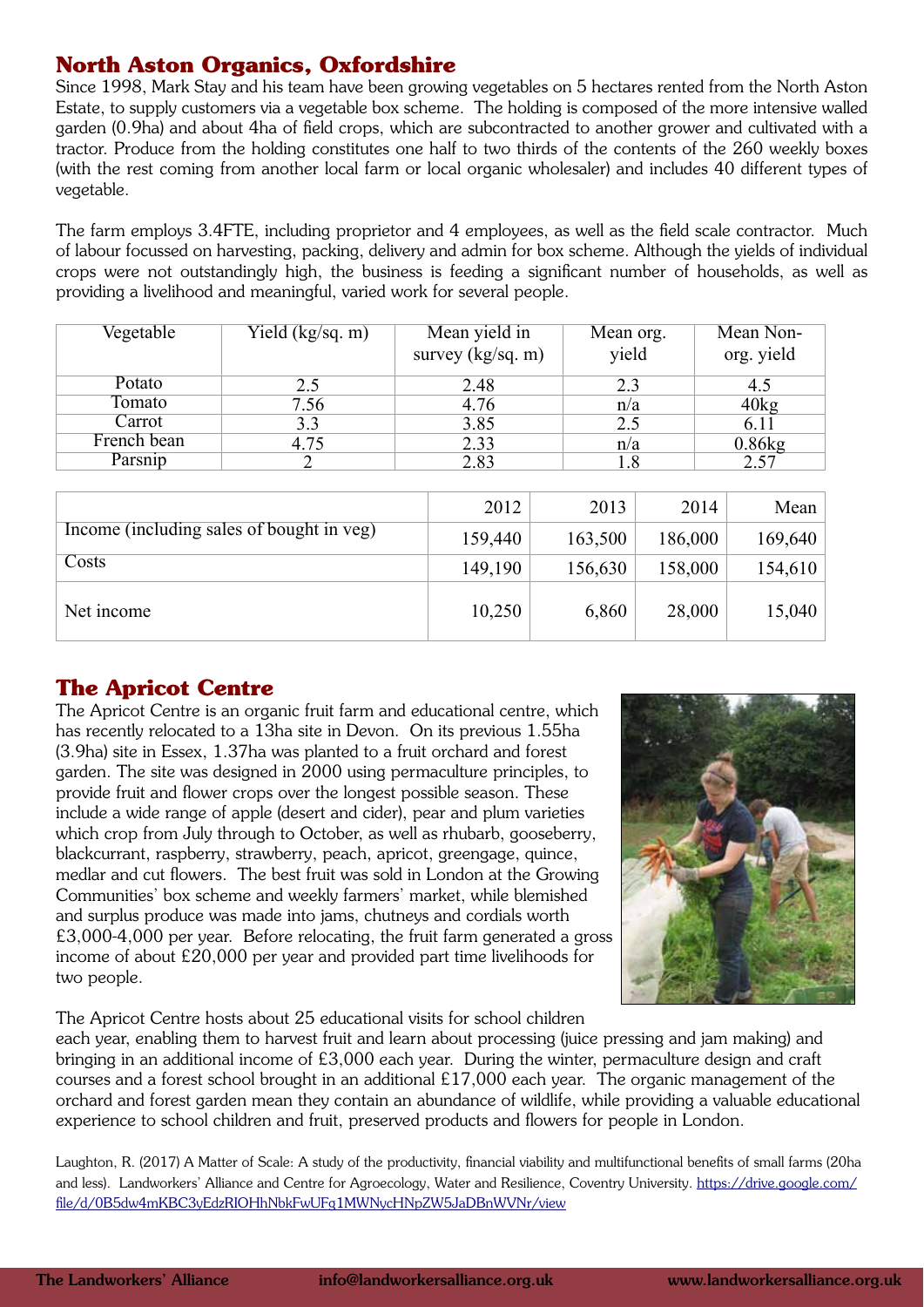## In recent years, several examples of highly profitable organic market gardens have emerged, which demonstrate systems selling vegetables and fruit direct to local communities

# **Green City Acres, British Colombia, Canada**

Curtis Stone has been growing commercially on small plots of urban land since 2010, many of which are simply the underutilised gardens of sub-urban properties. During that time he has developed a highly intensive system that enables him to generate an annual gross income of \$75,000 from 1,400 square metres (0.14ha or 0.34 acres) for a labour input of 40hours per week.

He attributes his success to the following features:

- Limiting cultivated area to avoid over extension and excessive work hours in relation to returns.
- Focus on just 15 different high value crops, judged to be the most profitable.
- Selling via a mixture of restaurants, wholesale delivery services and a weekly farmers' market, so that if a crop doesn't sell via one market stream it can be sold elsewhere

• Growing close to the market, so that produce can be delivered by bicycle and close connections are made between customers, neighbours and growers.

The actual growing system used to generate these profits relies on intensive cultivation of fixed beds 0.76m wide, on which will be grown at least two different crops per year. Careful attention to details such as the number of days to maturity for each crop, yield per square metre of bed and length of harvest period (which reduces labour input for cropping time) and interplanting one crop with the following one, mean that the productivity and profitability of every square metre is maximised. Such details are set within the wider business context of ensuring a continuous supply of different crops through the seasons and responding to fluctuating popularity of crops to ensure that there is always a good market. Profitability is achieved through minute management of labour deployment through the season, with attention to be focussed on preventative weed control, automatic drip irrigation systems, efficient harvest and post harvest operations. Extra labour is often provided by people from the neighbourhood doing 2-3 hours work per week in return for some vegetables. This arrangement is popular for people who value the exercise and social aspect of garden work, as a contrast to office based work.

*Stone, C. (2016). The Urban Farmer. New Society Publishers*

## **Ferme du Bec Hellouin, Normandy, France**

Since 2006, the 6ha family run micro-farm at Bec Helloine has been perfecting the art of high intensity, non-mechanised market gardening. Their methods are drawn from traditions ranging from the Parisian market gardens of the nineteenth century, to permaculture, agroforestry and biointensive cultivation, with annual vegetable crops being grown in close proximity to fruit trees and perennial herbs and flowers. The annual crops are grown on permanent raised beds, at a high density, using a non-inversion tillage system. For example, one 80cm wide bed sown with 12 rows of carrot (6.5cm) apart, and over sown with 12 rows of radish (which will provide valuable shade for the carrot seedlings, and be harvested at 5-6 weeks), with lettuces followed by quick growing cabbage planted up the centre can yield 200 euros per square metre per year. The farm provides 60-80 weekly vegetable boxes to local people, as well as supplying gourmet restaurants in Paris.

In 2010 the productivity and unconventional techniques of this small farm attracted the attention of a researcher from AgroParisTech, leading to a study focusing on the questions:

• What is the economic performance that can be obtained in a limited area, arbitrarily set at 1000 square metres?

What is the workload required to achieve this performance on 1000 square metres and how can it be distributed?

What is the environmental performance of this system?